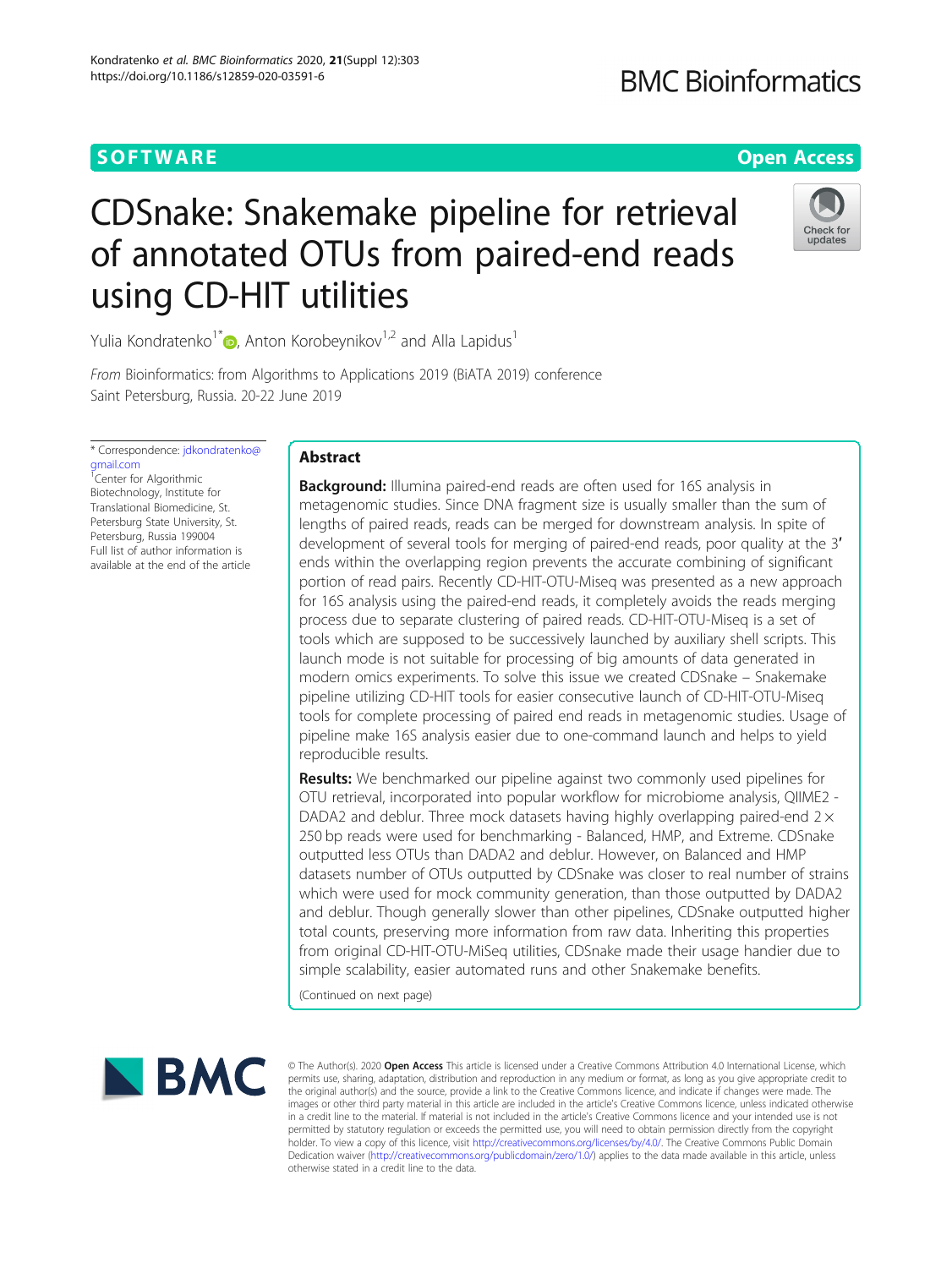#### (Continued from previous page)

**Conclusions:** We developed Snakemake pipeline for OTU-MiSeq utilities, which simplified and automated data analysis. Benchmarking showed that this approach is capable to outperform popular tools in certain conditions.

Keywords: 16S metagenomics, Operational taxonomic units, Pipeline

### Background

Sequencing of 16S rRNA or its fragments is a commonly used method for cost-efficient characterizing of microbial communities. Illumina paired-end reads are often used as sequencing method. Since even short variable regions of 16S provide sufficient information for microbe identification, sequenced fragment length is often taken smaller than the sum of lengths of paired reads. Thus reads of pairs can be merged for downstream analysis, which commonly includes clustering of sequences and matching the resulting clusters' representative sequences with annotated database. In spite of the development of several tools for merging of paired-end reads [[1,](#page-5-0) [2](#page-5-0)], poor quality sequences at the 3′ ends of both paired-end reads in the overlapping region prevent the correct assembly of significant portion of read pairs. Incorrectly or uncertainly merged reads either have to be excluded from downstream analysis or retained with high risk of spurious sequences creation.

Recently CD-HIT-OTU-Miseq [[3\]](#page-5-0) was presented as a new approach, entirely avoiding reads merging due to separate clustering of paired reads and discarding of reads voting for non-matching clusters as chimeric. We considered that this approach could improve important step of OTU table generation, by discarding smaller portion of reads in process of OTU retrieval. Thus larger portion of source information will be saved for downstream analysis, and more profound understanding of explored community structure can be achieved. CD-HIT-OTU-Miseq utilities are command line tools written in C++ and Perl. Here we combined CD-HIT-OTU-Miseq utilities into pipeline using Snakemake [[4\]](#page-5-0) workflow. Snakemake is fully portable, as only a Python installation is required to run Snakefiles, and does not require tight integration of tools into the workflow system. It provides automatic scalability because it optimizes the number of parallel processes with respect to provided CPU cores and needed threads and can make use of single machines as well as cluster engines without modifying the workflow. Usage of Snakemake makes application of CD-HIT tools easier due to one command launch of pipeline and provides better reproducibility of the results. Snakemake also allows to resume interrupted work and reports percentage of accomplished tasks, making large-scale data processing handier.

### Implementation

Pipeline takes as input a folder with paired-end reads in form of fastq files and database of annotated microbial 16S sequences (for instance, Greengenes [[5\]](#page-5-0) or SILVA [\[6](#page-5-0)]) in form of fasta files. If quality of reads was preliminarily assessed, the lengths of "good" parts of R1 and R2 reads can be provided as input parameters. Parameters of "good" parts depend on overall quality profile of reads and their number, but generally quality should exceed 25 with no sudden drops. Corresponding parts of reads are considered for sequences clustering. Default lengths of "good" parts for R1 and R2 are set to 200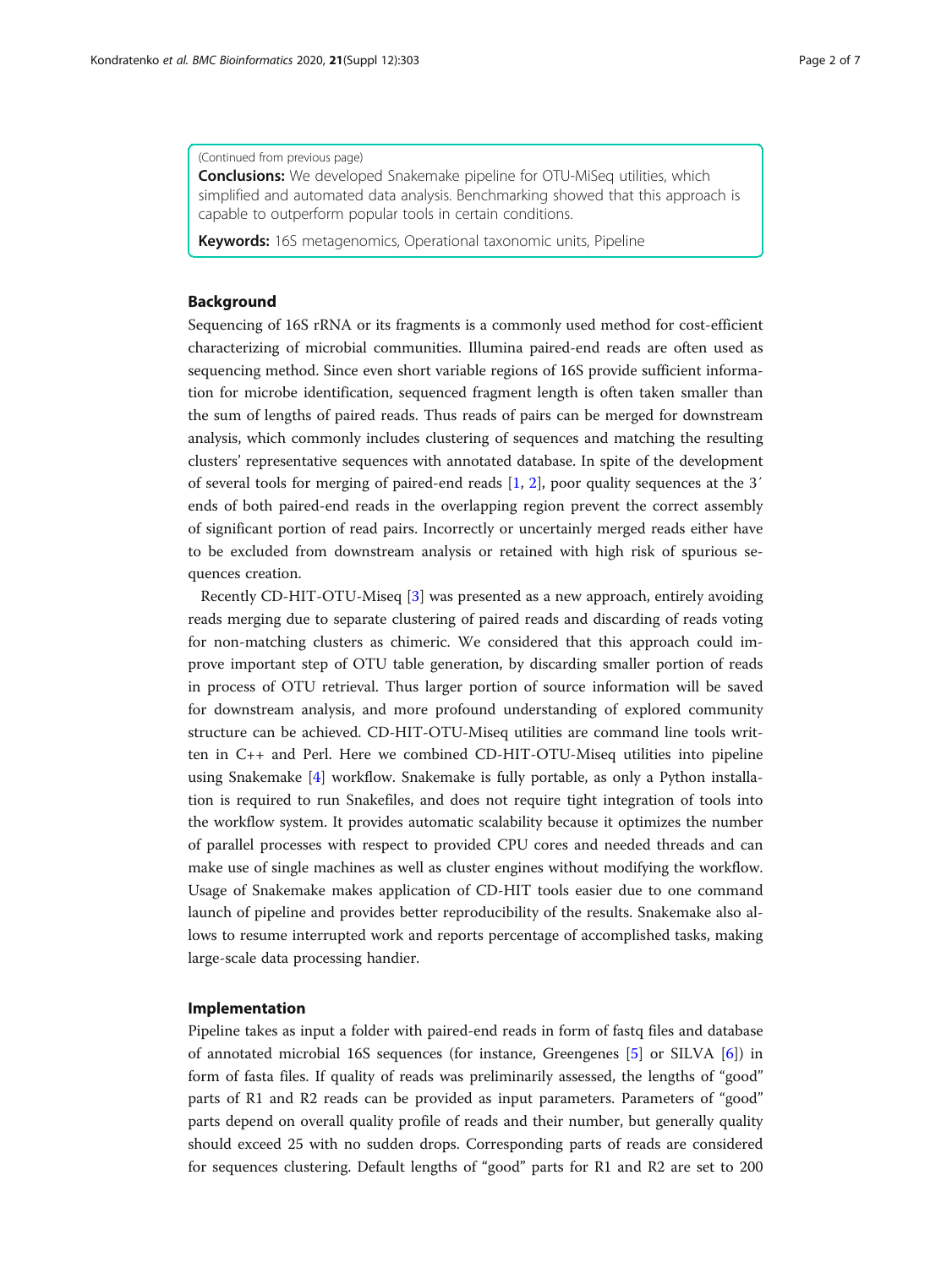and 180 bp correspondingly. Reads are then put into separate folders for each pairs, and sample file including names of reads for all pairs is created. 16S-ref-db-PE-splice.pl utility then used to cut database 16S sequences into fragments corresponding in lengths and quantities to randomly selected sample. Reads sequences are then filtered by quality using Trimmomatic [[7](#page-5-0)]. Filtered sequences are clustered at 99% using cd-hit-est utility to discard chimeric reads. The important feature of CD-HIT-OTU-MiSeq is that R1 reads of pairs are clustered together, separate form R2 reads, and then clusterization with same parameters is made for R2 reads. Thus reads of pairs do not need to be merged or concatenated. Chimeric reads detection is possible when reads from singe pair vote for non-matching clusters of two clusterizations (and these clusters are large enough). Remaining reads and fragments from annotated database are then clustered at 97% similarity to yields annotated clusters commonly named Operational Taxonomic Units, or OTU. 16S reads clustered with 97% similarity result in read groups corresponding to species or close taxonomic levels. Clusters that matched with some sequences from annotated database receive the annotation written into output OTU file.

### Results

We benchmarked our pipeline against two commonly used pipelines for OTU retrieval, incorporated into popular workflow for microbiome analysis, QIIME2 [[8\]](#page-5-0). These pipe-lines are DADA2 [[9\]](#page-5-0) and deblur [\[10](#page-5-0)].

DADA2 iteratively divides reads into groups until each group is highly likely originates from central sequence, according to error model for Illumina amplicon reads. This central sequence is supposed to represent the original genotype, which might be sequenced with some errors.

Deblur modifies abundances of reads using Hamming distances and subtracting abundances of reads which are considered to be erroneous version of given read from this read abundance. Reads which abundances drops to zero are discarded. After that UCHIME [\[11](#page-5-0)] algorithm as implemented by VSEARCH [[12](#page-5-0)] is used for chimeras filtering.

Merging of paired-end reads stage is incorporated in DADA2 pipeline. Since deblur doesn't work with paired-end reads (and processes only R1 reads if paired-end reads are provided), reads of pairs should be merged prior to running deblur. We used VSEARCH incorporated in QIIME workflow in "join-pairs" mode to merge reads before deblur usage.

Three mock datasets having highly overlapping paired-end  $2 \times 250$  bp reads were used for benchmarking - Balanced [\[13](#page-6-0)], HMP [\[14](#page-6-0)], and Extreme [\[9](#page-5-0)]. The Balanced community contained 57 bacteria and archaea at nominally equal frequencies, the HMP community contained 21 bacteria at nominally equal frequencies, and the Extreme community contained 27 bacterial strains at frequencies spanning five orders of magnitude and differing over the sequenced region by as little as 1 nucleotide (nt). Balanced dataset had higher sequence quality (Mean  $Q = 35.9$  forward/33.5 reverse); Extreme had moderate quality (33.0/29.3); and HMP had lower quality (32.3/28.7). We also used set of all 3 mock datasets (further referred as "All") to create input data with 3 samples of varying quality, so each mock dataset there represented separate sample.

Benchmarking results are presented in Table [1](#page-3-0). As expected, CDSnake outputted less OTUs than DADA2 and deblur, since last two tools aim to output sub-OTUs by error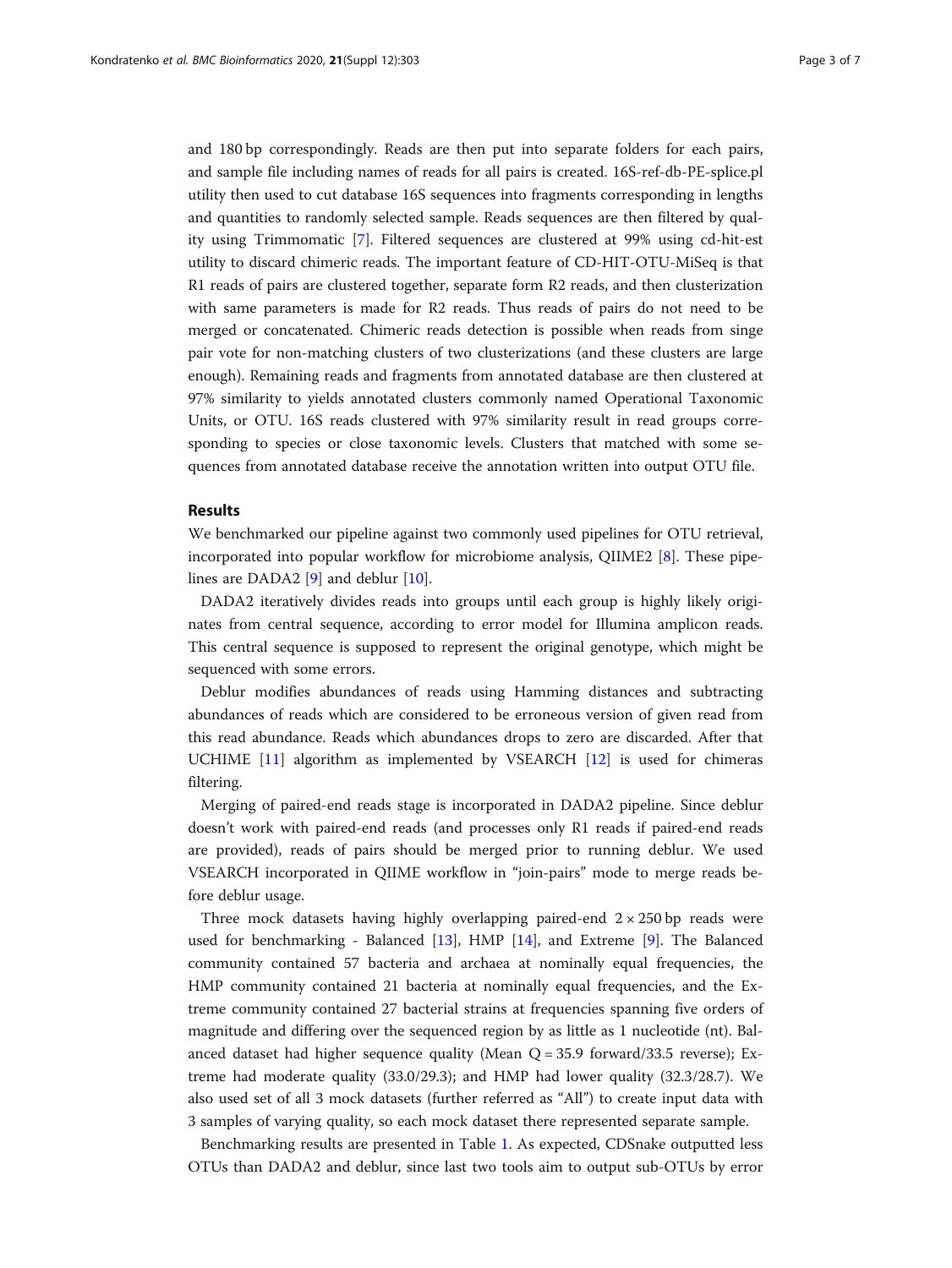|            | actual number<br>of microbial<br>strains | pipeline | OTU <sub>s</sub> /<br>Features<br>outputted | OTU <sub>s</sub> /<br>Features<br>annotated | OTUs/Features<br>correctly<br>annotated | Microorganisms<br>correctly<br>discovered | Total count |
|------------|------------------------------------------|----------|---------------------------------------------|---------------------------------------------|-----------------------------------------|-------------------------------------------|-------------|
| Balanced   | 59                                       | dada2    | 91                                          | 67                                          | 57                                      | 39                                        | 29,344      |
|            |                                          | deblur   | 343                                         | 280                                         | 244                                     | 41                                        | 200,317     |
|            |                                          | CDSnake  | 55                                          | 45                                          | 31                                      | 29                                        | 524,604     |
| <b>HMP</b> | 21                                       | dada2    | 68                                          | 49                                          | 31                                      | 19                                        | 186,027     |
|            |                                          | deblur   | 53                                          | 36                                          | 23                                      | 18                                        | 175,027     |
|            |                                          | CDSnake  | 59                                          | 21                                          | 17                                      | 17                                        | 214,831     |
| Extreme    | 27                                       | dada2    | 30                                          | 26                                          | 25                                      | 18                                        | 1,371,591   |
|            |                                          | deblur   | 18                                          | 15                                          | 14                                      | 13                                        | 775,144     |
|            |                                          | CDSnake  | 12                                          | 12                                          | 9                                       | 8                                         | 1,357,589   |
| All        | ~105                                     | dada2    | 180                                         | 134                                         | 116                                     | 77                                        | 1,392,444   |
|            |                                          | deblur   | 393                                         | 317                                         | 274                                     | 68                                        | 224,388     |
|            |                                          | CDSnake  | 123                                         | 31                                          | 26                                      | 25                                        | 2,231,154   |

<span id="page-3-0"></span>Table 1 Benchmarking of DADA2, deblur and CDSnake on three mock community datasets and set of these datasets, where each mock dataset represented one sample (All row)

correction, and OTU-MiSeq doesn't process errors and tries to output most correct OTUs using clustering [\[1](#page-5-0)]. The exception was HMP dataset of lowest quality, where deblur outputted less OTUs than CDSnake (53 vs. 59). In this level of errors in input data clustering of reads by CD-HIT utilities outputted more OTUs than deblur after his dropping of erroneous sequences. However, on Balanced and All datasets number of OTUs outputted by CDSnake was closer to real number of strains which were used for mock community generation, than those outputted by DADA2 and deblur. On Extreme dataset CDSnake, as expected, performed worse than DADA2 and deblur, since clustering algorithm cannot separate sequencing errors from actual 1-nt differences, present between strains in this community.

Mechanisms of OTUs annotation differ in CD-HIT-OUT-MiSeq and QIIME2, in which we testes DADA2 and deblur. CD-HIT-OTU-MiSeq annotation output is binary – it either has annotation in any taxonomic level or outputs "None" in corresponding field. QIIME2 classifiers output some taxonomic annotation for each OTU and provide confidence scores for all annotations. We considered OTUs annotated for QIIME2 pipelines if confidence score exceeded 0.9.

Since we used mock datasets, correct annotations were known for each community. We considered feature correctly annotated if corresponding genus was present in published dataset content. Number of these features is presented in column "OTUs/Features correctly annotated" of Table 1. Notably, in some cases several features corresponded to single microorganism from source dataset. This could indicate that more genetic complexity was present in microorganism DNA which authors of source datasets used to create mock community and considered to belong to single strain. Otherwise, especially in cases when too many features were outputted for one source strain, this heterogeneity can be artefact of sequencing errors or incorrect work of error correction algorithms, if they were applied.

Considering such complex mapping of annotated features to known annotations, we also provide second measure of correctness of annotation – number of microorganisms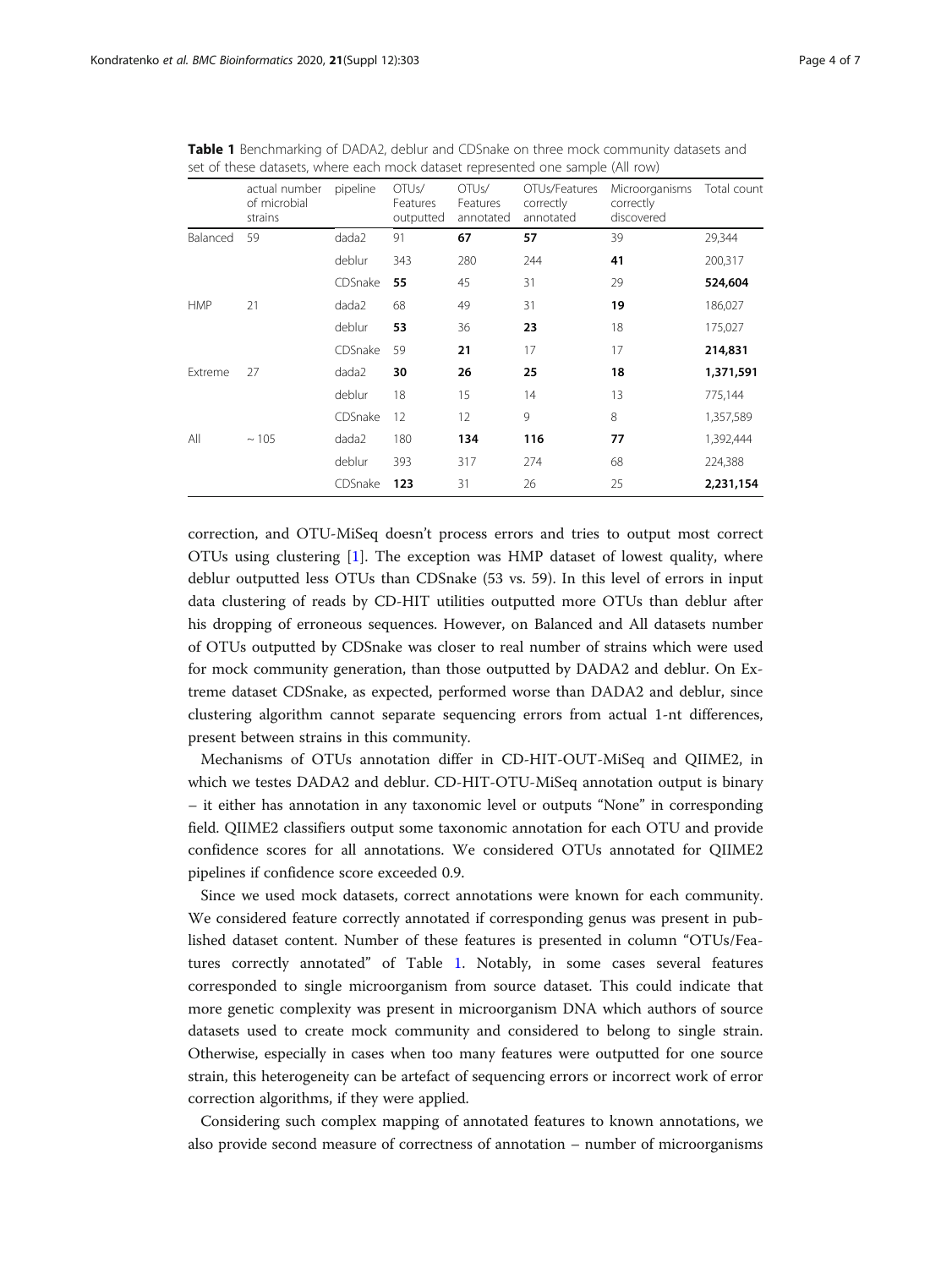|            | Time, sec         |         |               |           |  |  |  |
|------------|-------------------|---------|---------------|-----------|--|--|--|
|            | DADA <sub>2</sub> | deblur  | source CD-HIT | CDSnake   |  |  |  |
| <b>HMP</b> | 4614.8            | 1371.72 | 2149.59       | 2263.83   |  |  |  |
| Balanced   | 8207.96           | 2558.82 | 9345.62       | 9563.57   |  |  |  |
| Extreme    | 7362.38           | 3599.73 | 47.684.8      | 43,170.37 |  |  |  |
| All        | 17,509.9          | 6376.05 | 39,775.51     | 39,891.53 |  |  |  |

Table 2 Time benchmarking of DADA2, deblur, source CH-HIT-OUT-Miseq utilities and CDSnake on three mock community datasets and set of these datasets (All row)

form source community, which received annotation on genus level. Number of these microorganisms is presented in column "Microorganisms correctly discovered".

Number of annotated OTUs was generally closer to true number of microbial species for DADA2 pipeline, and in one case, with HMP dataset, CDSnake outputted better result. Annotations were generally closer to expected ones for dada2 pipeline.

Total outputted microbial counts for mock datasets were higher for CDSnake than for DADA2 and deblur. Extreme dataset was an exception here since DADA2 outputted more counts than CDSnake in this case, though numbers didn't differ substantially (1,371,591 for DADA2 vs. 1,357,589 foe CDSnake). Debur outputted the least counts in most of cases with exception of Balanced dataset, where DADA2 outputted least counts.

We benchmarked time of all runs on two cores of Asus Aspire S13 laptop. In addition to 3 pipelines, DADA2, deblur and CDSnake we added original CD-HIT-OTU-MiSeq utilities for speed benchmarking (we don't provide data on original CD-HIT-OUT-MiSeq utilities in Table [1](#page-3-0) since they were identical to results of CDSnake). Deblur was faster than other tools in all tested cases. On Extreme dataset CD-HIT-OUT-MiSeq utilities and CDSnake runs took significantly longer than DADA2 and deblur. For Balanced and HMP dataset running times were comparable with CDSnake running faster than DADA2 on HMP dataset and longer on Balanced dataset. Running time didn't differ substantially between CD-HIT-OUT-MiSeq utilities and CDSnake but tend to take slightly longer for CDSnake. This can be explained by usage of additional python components which are necessary to run Snakemake pipelines.

### Conclusion

Microbiome research is a complex field with common trade-offs between quality and quantity of data that could be used for analysis. As shown in Tables [1](#page-3-0) and 2, choice of tool for certain task should depend on most important parameters of output, such as number of OTUs or total count, as long as time limits. Quality of input data and complexity of studied microbial community also should be considered when tools are selected. CD-HIT-OTU-MiSeq provides one more approach for amplicon analysis capable to outperform popular tools in certain conditions. We developed Snakemake pipeline for OTU-MiSeq utilities, which can be helpful for easier automated runs.

#### Abbreviation

OTU: Operational taxonomic units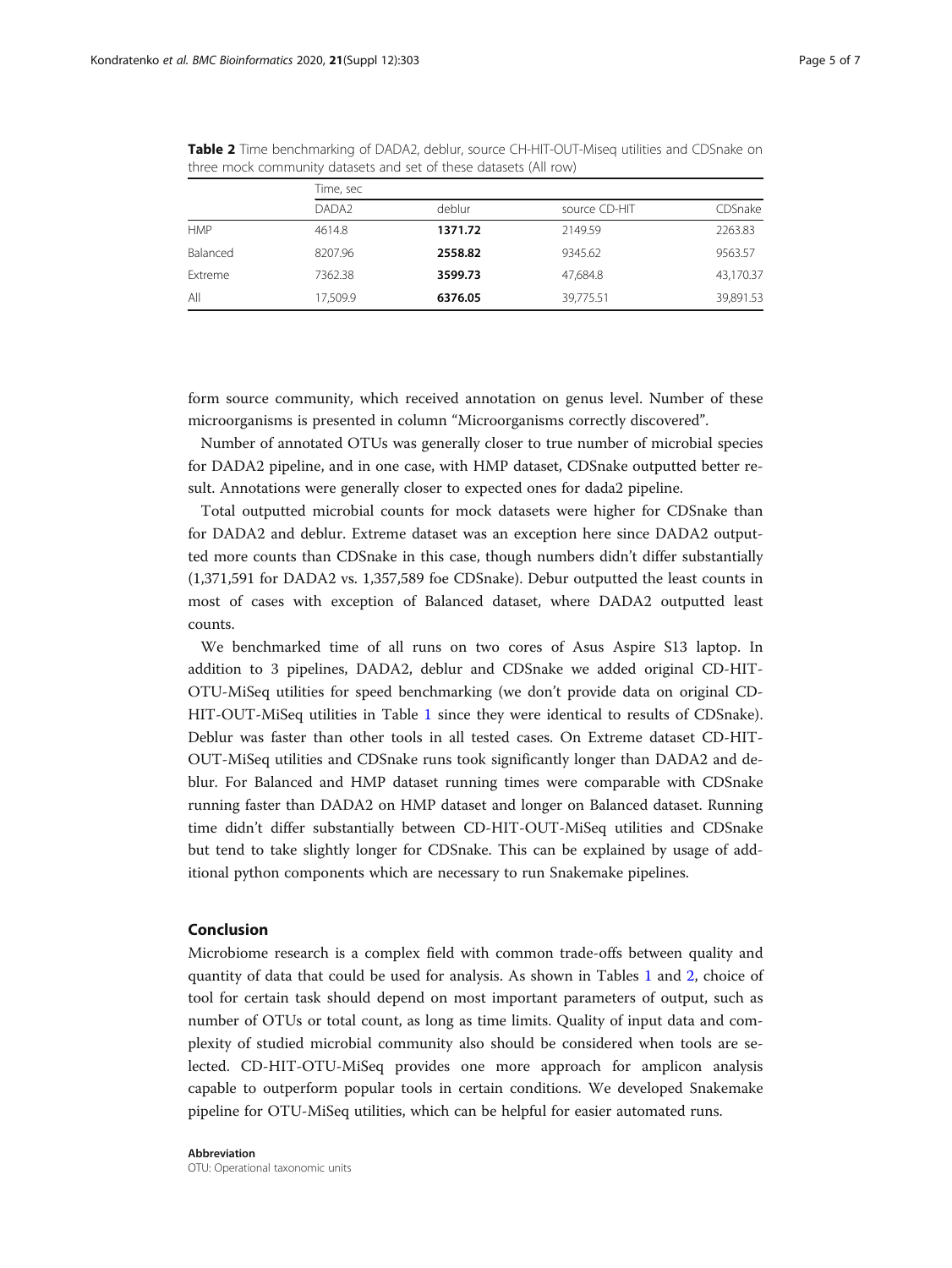#### <span id="page-5-0"></span>Acknowledgements

Not applicable.

#### Availability and requirements

Project name: CDSnake Project home page: <https://github.com/ydkondratenko/cdsnake> Operating system(s): Linux Programming language: Python Other requirements: Python3.4, Snakemake, CD-HIT-OTU-Miseq License: Freely available Any restrictions to use by non-academics: None

#### About this supplement

This article has been published as part of [BMC Bioinformatics, Volume 21 Supplement 12, 2020: Selected abstracts and papers of Bioinformatics: from Algorithms to Applications 2019 conference. The full contents of the supplement are available at <https://bmcbioinformatics.biomedcentral.com/articles/supplements/volume-21-supplement-12>].

#### Authors' contributions

YK implemented the software and wrote the manuscript. AK and AL planned experiments, provided guidance and oversight, helped to refine the design and suggested improvements to the manuscript. AL provided financial support. All authors read and approved the final manuscript.

#### Funding

Scientific research performed at the Computing Center of Research park of St.Petersburg State University.

#### Availability of data and materials

Pipeline code and manual are available at [https://github.com/ydkondratenko/cdsnake.](https://github.com/ydkondratenko/cdsnake) Data for benchmarking were drawn from cited papers.

#### Ethics approval and consent to participate

Not applicable.

#### Consent for publication

Not applicable.

#### Competing interests

The authors declare that they have no competing interests.

#### Author details

<sup>1</sup>Center for Algorithmic Biotechnology, Institute for Translational Biomedicine, St. Petersburg State University, St. Petersburg, Russia 199004. <sup>2</sup>Department of Statistical Modelling, St. Petersburg State University, St. Petersburg, Russia 198515.

#### Received: 3 June 2020 Accepted: 8 June 2020 Published: 24 July 2020

#### References

- 1. Zhang J, Kobert K, Flouri T, Stamatakis A. PEAR: a fast and accurate Illumina paired-end reAd mergeR. Bioinformatics. 2014;30(5):614–20.
- 2. Magoč T, Salzberg SL. FLASH: fast length adjustment of short reads to improve genome assemblies. Bioinformatics. 2011;27(21):2957–63.
- 3. Li W, Chang Y. CD-HIT-OTU-MiSeq, an Improved Approach for Clustering and Analyzing Paired End MiSeq 16S rRNA Sequences. bioRxiv. 2017:153783 <https://doi.org/10.1101/153783>.
- 4. Köster J, Rahmann S. Snakemake-a scalable bioinformatics workflow engine. Bioinformatics. 2012;28(19):2520–2.
- 5. DeSantis TZ, Hugenholtz P, Larsen N, et al. Greengenes, a chimera-checked 16S rRNA gene database and workbench compatible with ARB. Appl Environ Microbiol. 2006;72(7):5069–72.
- 6. Quast C, Pruesse E, Yilmaz P, et al. The SILVA ribosomal RNA gene database project: improved data processing and web-based tools. Nucleic Acids Res. 2013;41(Database issue):D590–6.
- 7. Bolger AM, Lohse M, Usadel B. Trimmomatic: a flexible trimmer for Illumina sequence data. Bioinformatics. 2014;30(15): 2114–20.
- 8. Caporaso JG, Kuczynski J, Stombaugh J, et al. QIIME allows analysis of high-throughput community sequencing data. Nat Methods. 2010;7(5):335–6.
- 9. Callahan BJ, McMurdie PJ, Rosen MJ, Han AW, Johnson AJ, Holmes SP. DADA2: high-resolution sample inference from Illumina amplicon data. Nat Methods. 2016;13(7):581–3.
- 10. Amir A, McDonald D, Navas-Molina JA, Kopylova E, Morton JT, Xu ZZ, Kightley EP, Thompson LR, Hyde ER, Gonzalez A, Knight R. Deblur rapidly resolves single-nucleotide community sequence patterns. Am Soc Microbiol. 2017;2(2):1–7.
- 11. Edgar RC, Haas BJ, Clemente JC, Quince C, Knight R. UCHIME improves sensitivity and speed of chimera detection. Bioinformatics. 2011;27(16):2194–200.
- 12. Rognes T, Flouri T, Nichols B, Quince C, Mahé F. VSEARCH: a versatile open source tool for metagenomics. PeerJ. 2016;4: e2584.